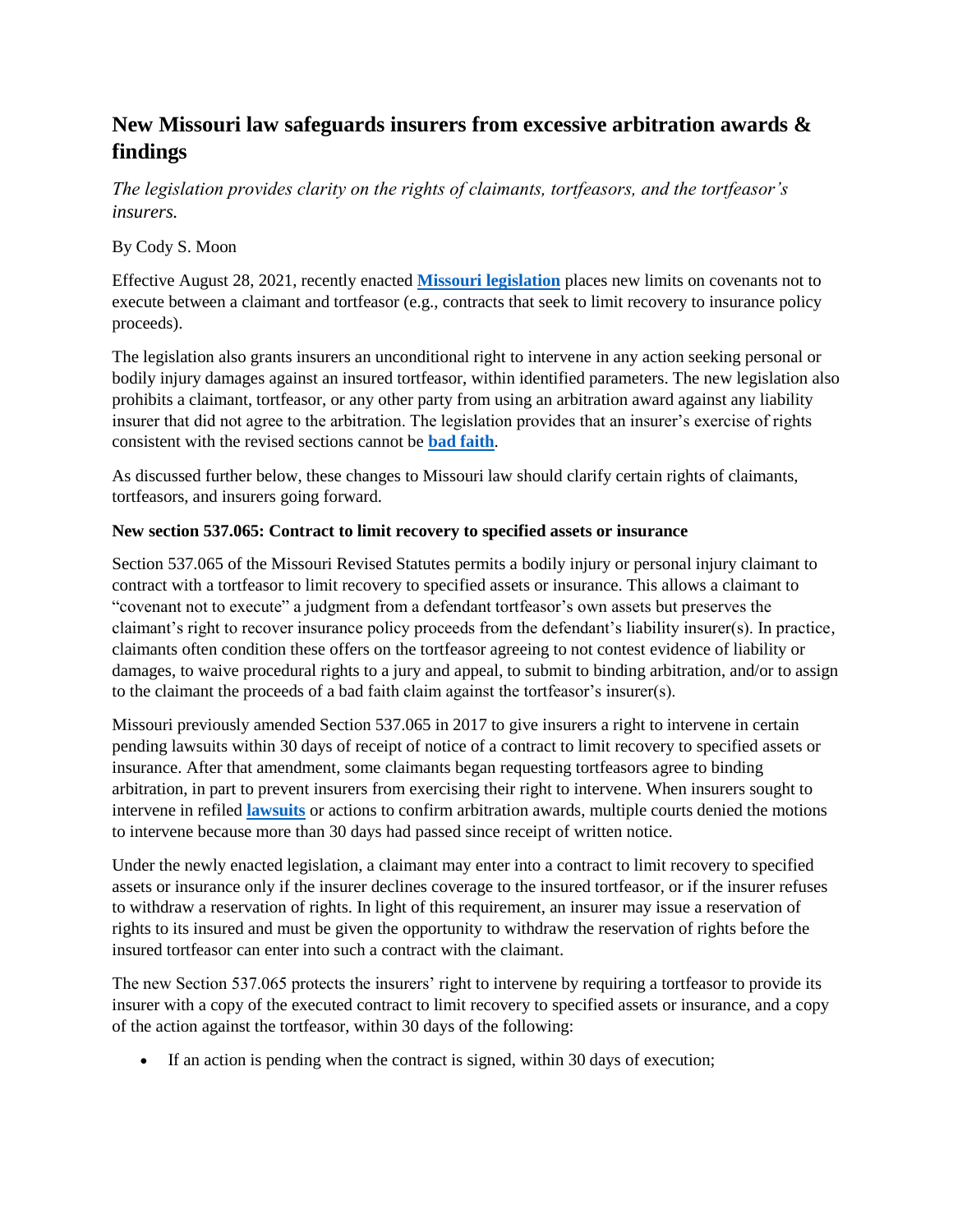- If an action is pending when the contract is signed but thereafter dismissed, within 30 days after the action is refiled or a subsequent action is filed; or
- If no action is pending when the contract is signed, within 30 days after the tortfeasor receives notice of any subsequent action, by service of process or otherwise.

The new legislation prohibits a court from entering judgment against any tortfeasor until at least 30 days after the insurer receives the required notice. Once it receives notice, the insurer has a 30-day, unconditional right to intervene in any pending civil action involving the claim for damages. After intervening, the insurer has the same rights as any defendant in a civil action, including the right to conduct discovery, engage in motion practice, and have a jury trial. The insurer may also assert any rights or raise any defenses available to the tortfeasor, even if the tortfeasor previously agreed to waive those rights or defenses in a contract with the claimant.

Like the 2017 version, the new Section 537.065 applies to any covenant not to execute or contract to limit recovery to specified assets or insurance, regardless of whether the covenant or contract is referred to as a contract under the section. Additionally, all terms of the contract or covenant are now required to be in writing and signed by the parties. No unwritten term of the contract or covenant is enforceable.

Moreover, the new legislation provides that any **[agreement between a tortfeasor and insured](https://www.propertycasualty360.com/2021/05/13/settling-cases-during-the-pandemic-embracing-our-new-normal-414-202201/)**, including any contract under Section 537.065, is admissible in evidence in any action asserting the insurer acted in bad faith. An insurer's exercise of any rights under the new section shall not constitute or be construed as bad faith.

## **New section 435.415 of Missouri's Uniform Arbitration Act**

To avoid personal liability, including as part of covenants not to execute referenced above, some tortfeasors in Missouri have accepted claimants' demands to agree to binding arbitration. Those contracts requiring binding arbitration are often entered between a claimant and tortfeasor without first obtaining consent from the tortfeasor's insurers. In the subsequent arbitration, the tortfeasor frequently fails to fully defend itself. Generally, courts must confirm and enter judgment on the arbitration award under Section 435.415 of the Missouri Revised Statutes. Because the arbitrations often proceed without a full and vigorous defense by the tortfeasor, the resulting award may be based on inadmissible evidence, contain baseless or improper findings, and include unreasonable and excessive amounts.

Under the new legislation, if the liability insurer did not agree to the arbitration in writing, the resulting arbitration award or judgment is not binding on the insurer, is not admissible in evidence in any lawsuit against the insurer and does not provide the basis for any garnishment action or judgment against the insurer. The newly enacted Section 435.415 will therefore provide additional safeguards against claimant's and tortfeasor's use of arbitration awards and findings against insurers.

The new legislation also provides that an insurer's refusal to participate in an arbitration proceeding is not bad faith.

While Missouri remains a jurisdiction in which insurers must exercise caution, these upcoming changes provide clarity as to the rights of claimants, tortfeasors, and the tortfeasor's insurers, including some new safeguards to protect insurers' rights.

Reprinted with permission from the July 22, 2021, online edition of PropertyCasualty360.com © 2021 ALM Media Properties, LLC. All rights reserved. Further duplication without permission is prohibited, contact 877-256-2472 or [reprints@alm.com.](mailto:reprints@alm.com)